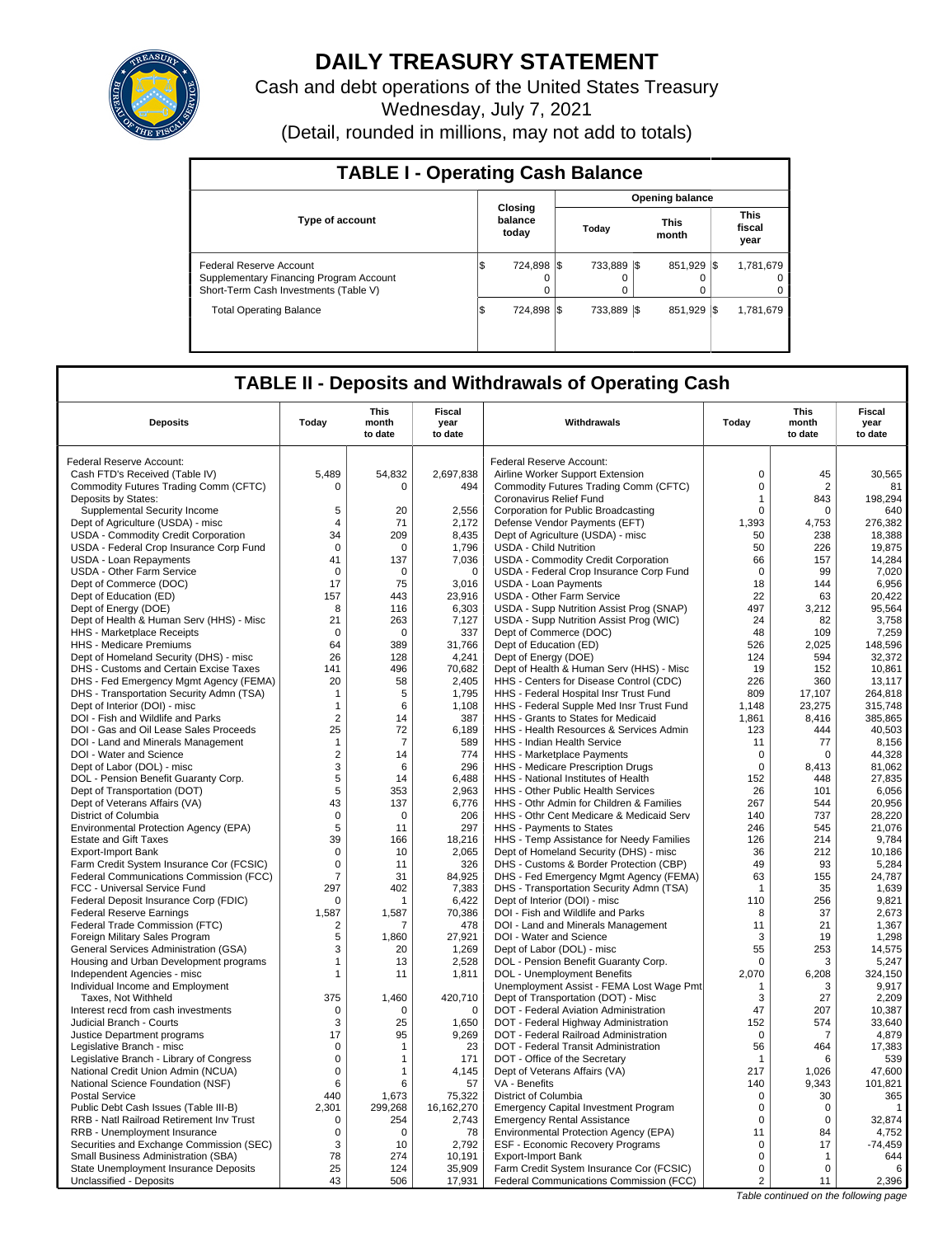I

# **TABLE II cont. - Deposits and Withdrawals of Operating Cash**

| <b>Deposits</b>                                                 | Todav        | <b>This</b><br>month<br>to date | Fiscal<br>year<br>to date | Withdrawals                                 | Today               | <b>This</b><br>month<br>to date | Fiscal<br>vear<br>to date  |
|-----------------------------------------------------------------|--------------|---------------------------------|---------------------------|---------------------------------------------|---------------------|---------------------------------|----------------------------|
| Other Deposits:                                                 |              |                                 |                           | FCC - Universal Service Fund                | $\overline{0}$      | 16                              | 6,601                      |
| Federal Housing Admin: Note Sales                               | 416          | 753                             | 16,554                    | Federal Deposit Insurance Corp (FDIC)       | $\mathbf{1}$        | 14                              | 755                        |
|                                                                 |              |                                 |                           | Federal Employees Insurance Payments        | 713                 | 1.730                           | 68,138                     |
|                                                                 |              |                                 |                           | Federal Salaries (EFT)                      | 104                 | 1,671                           | 157,944                    |
|                                                                 |              |                                 |                           | Federal Trade Commission (FTC)              | $\Omega$            | $\Omega$                        | 431                        |
|                                                                 |              |                                 |                           | General Services Administration (GSA)       | 25                  | 820                             | 20.854                     |
|                                                                 |              |                                 |                           | Housing and Urban Development programs      | 112                 | 3,927                           | 57,749                     |
|                                                                 |              |                                 |                           | Independent Agencies - misc                 | 17                  | 61                              | 2,950                      |
|                                                                 |              |                                 |                           | <b>Interest on Treasury Securities</b>      | $\mathbf 0$         | 132                             | 220,747                    |
|                                                                 |              |                                 |                           | IRS - Economic Impact Payments (EFT)        | 15                  | 30                              | 440,361                    |
|                                                                 |              |                                 |                           | IRS Tax Refunds Business (EFT)              | $\mathbf 0$         | 678                             | 24,428                     |
|                                                                 |              |                                 |                           | IRS Tax Refunds Individual (EFT)            | 225                 | 802                             | 303,493                    |
|                                                                 |              |                                 |                           | Judicial Branch - Courts                    | 3                   | 23                              | 1,371                      |
|                                                                 |              |                                 |                           | Justice Department programs                 | 58                  | 244                             | 16.002                     |
|                                                                 |              |                                 |                           | Legislative Branch - misc                   | 3                   | 19                              | 975                        |
|                                                                 |              |                                 |                           | Legislative Branch - Library of Congress    | $\overline{2}$      | $\overline{7}$                  | 622                        |
|                                                                 |              |                                 |                           | <b>NASA</b>                                 | 61                  | 405                             | 15,460                     |
|                                                                 |              |                                 |                           | National Credit Union Admin (NCUA)          | $\mathbf 0$         | $\mathbf{1}$                    | 1,839                      |
|                                                                 |              |                                 |                           | National Science Foundation (NSF)           | 13                  | 188                             | 4,962                      |
|                                                                 |              |                                 |                           | Postal Service Money Orders and Other       | 258                 | 740                             | 33,137                     |
|                                                                 |              |                                 |                           | Public Debt Cash Redemp. (Table III-B)      | 1,722               | 323,441                         | 14,945,144                 |
|                                                                 |              |                                 |                           | Railroad Retirement Board (RRB) - misc      | 0                   | $\mathbf 0$                     | 37                         |
|                                                                 |              |                                 |                           | <b>RRB - Benefit Payments</b>               | $\overline{2}$      | 1,146                           | 11,698                     |
|                                                                 |              |                                 |                           | Securities and Exchange Commission (SEC)    | 3                   | 9                               | 895                        |
|                                                                 |              |                                 |                           | Small Business Administration (SBA)         | 3,553               | 12,758                          | 486,450                    |
|                                                                 |              |                                 |                           | Social Security Benefits (EFT)              | 31                  | 22,046                          | 769,322                    |
|                                                                 |              |                                 |                           | <b>Transportation Services</b>              | $\Omega$            | $\Omega$                        | $\Omega$                   |
|                                                                 |              |                                 |                           | Other Withdrawals:                          |                     |                                 |                            |
|                                                                 |              |                                 |                           | Agency for Internat'l Development           | 637                 | 2,758                           | 17,362                     |
|                                                                 |              |                                 |                           | <b>State Department</b>                     | 84                  | 212                             | 12,244                     |
|                                                                 |              |                                 |                           | Thrift Savings Plan Transfer                | 807                 | 2,713                           | 47,028                     |
|                                                                 |              |                                 |                           | Unclassified                                | 1,302               | 5,312                           | 307.687                    |
|                                                                 |              |                                 |                           |                                             |                     |                                 |                            |
| <b>Total Other Deposits</b><br>Change in Balance of Uncollected | 416          | 1.020                           | 64.657                    | Total, Other Withdrawals                    | 2,829               | 30,323                          | 639,231                    |
| Funds                                                           | $\mathbf 0$  | $\mathbf 0$                     | $\mathbf 0$               |                                             |                     |                                 |                            |
| <b>Transfers from Depositaries</b>                              | $\Omega$     | $\Omega$                        | $\mathbf 0$               | <b>Transfers to Depositaries</b>            | 0                   | $\mathbf 0$                     | 0                          |
| <b>Total Federal Reserve Account</b>                            | 11,768       | 366,715                         | 19,929,638                | <b>Total Federal Reserve Account</b>        | 20,759              | 493,746                         | 20,986,419                 |
| Short-Term Cash Investments:                                    |              |                                 |                           | Short-Term Cash Investments:                |                     |                                 |                            |
| Transfers from Federal Reserve Account                          |              |                                 |                           | <b>Transfers to Federal Reserve Account</b> |                     |                                 |                            |
| (Table V)                                                       | $\Omega$     | $\Omega$                        | $\Omega$                  | (Table V)                                   | $\Omega$            | $\Omega$                        | $\Omega$                   |
| Total Deposits (excluding transfers)                            | 11,768<br>\$ | l\$                             | 366,715 \$ 19,929,638     | Total Withdrawals (excluding transfers)     | 20,759 \$           |                                 | 493,746 \$20,986,419       |
|                                                                 |              |                                 |                           | Net Change in Operating Cash Balance        | $-8,991$ $\sqrt{5}$ |                                 | $-127,031$ \$ $-1,056,781$ |

| <b>TABLE III-A - Public Debt Transactions</b> |                                 |                                                                     |                                        |                                                                                                                                                                                                                                                                                                                                                               |                                 |                                                                                                                  |  |  |  |
|-----------------------------------------------|---------------------------------|---------------------------------------------------------------------|----------------------------------------|---------------------------------------------------------------------------------------------------------------------------------------------------------------------------------------------------------------------------------------------------------------------------------------------------------------------------------------------------------------|---------------------------------|------------------------------------------------------------------------------------------------------------------|--|--|--|
| Today                                         | <b>This</b><br>month<br>to date | Fiscal<br>year<br>to date                                           | <b>Redemptions</b>                     | Todav                                                                                                                                                                                                                                                                                                                                                         | <b>This</b><br>month<br>to date | Fiscal<br>year<br>to date                                                                                        |  |  |  |
|                                               |                                 |                                                                     | Marketable:                            |                                                                                                                                                                                                                                                                                                                                                               |                                 |                                                                                                                  |  |  |  |
|                                               |                                 |                                                                     |                                        |                                                                                                                                                                                                                                                                                                                                                               |                                 | 12,754,600                                                                                                       |  |  |  |
|                                               | l\$                             |                                                                     |                                        |                                                                                                                                                                                                                                                                                                                                                               |                                 | 1,707,506                                                                                                        |  |  |  |
|                                               |                                 |                                                                     | <b>Bonds</b>                           |                                                                                                                                                                                                                                                                                                                                                               | 0                               | 20,143                                                                                                           |  |  |  |
|                                               | -1                              |                                                                     | <b>Federal Financing Bank</b>          |                                                                                                                                                                                                                                                                                                                                                               |                                 | 1,209                                                                                                            |  |  |  |
| U                                             | $\Omega$                        |                                                                     |                                        |                                                                                                                                                                                                                                                                                                                                                               |                                 |                                                                                                                  |  |  |  |
|                                               | 2,951                           |                                                                     |                                        |                                                                                                                                                                                                                                                                                                                                                               |                                 | 8,160                                                                                                            |  |  |  |
| n                                             | $\Omega$                        | $\Omega$                                                            |                                        |                                                                                                                                                                                                                                                                                                                                                               |                                 | 81,323,523                                                                                                       |  |  |  |
|                                               |                                 |                                                                     |                                        |                                                                                                                                                                                                                                                                                                                                                               |                                 | $\Omega$                                                                                                         |  |  |  |
|                                               |                                 |                                                                     |                                        |                                                                                                                                                                                                                                                                                                                                                               |                                 | 71,549                                                                                                           |  |  |  |
|                                               |                                 |                                                                     |                                        |                                                                                                                                                                                                                                                                                                                                                               |                                 | $\Omega$                                                                                                         |  |  |  |
|                                               |                                 |                                                                     |                                        |                                                                                                                                                                                                                                                                                                                                                               |                                 | 71,437                                                                                                           |  |  |  |
| 430,211                                       | 1,748,931                       |                                                                     |                                        |                                                                                                                                                                                                                                                                                                                                                               |                                 | 311,750                                                                                                          |  |  |  |
|                                               | O                               |                                                                     |                                        |                                                                                                                                                                                                                                                                                                                                                               |                                 |                                                                                                                  |  |  |  |
|                                               |                                 |                                                                     |                                        |                                                                                                                                                                                                                                                                                                                                                               |                                 |                                                                                                                  |  |  |  |
| ŋ                                             | $\Omega$                        |                                                                     |                                        |                                                                                                                                                                                                                                                                                                                                                               |                                 |                                                                                                                  |  |  |  |
| 761                                           | 4,459                           | 85,619                                                              |                                        |                                                                                                                                                                                                                                                                                                                                                               |                                 |                                                                                                                  |  |  |  |
|                                               | 7,034                           | 312,301                                                             |                                        |                                                                                                                                                                                                                                                                                                                                                               |                                 | 96,269,876                                                                                                       |  |  |  |
|                                               |                                 |                                                                     | Net Change in Public Debt Outstanding  |                                                                                                                                                                                                                                                                                                                                                               | $-56,966$ \$                    | 1,527,079                                                                                                        |  |  |  |
|                                               |                                 | 0<br>75,004<br>0<br>419<br>36<br>6<br>334<br>1,534<br>$432,933$ \\$ | $212,775$ \$<br>51,141<br>2,051,522 \$ | <b>Bills</b><br><b>Notes</b><br>8,243,652<br>3,735,124<br>3,262,994<br>535,573<br>Nonmarketable:<br>United States Savings Securities<br><b>Government Account Series</b><br>Hope Bonds<br><b>Domestic Series</b><br>1,099<br><b>Foreign Series</b><br>3,228<br><b>State and Local Series</b><br>81,566,203<br>Other<br><b>Total Redemptions</b><br>97,796,955 | $\Omega$<br>45<br>132<br>1,545  | l\$<br>309,787 \$<br>217<br>424,305<br>1,785,047<br>6,426<br>7,012<br>$426,027$ \$<br>2,108,488 \$<br>$6,906$ \$ |  |  |  |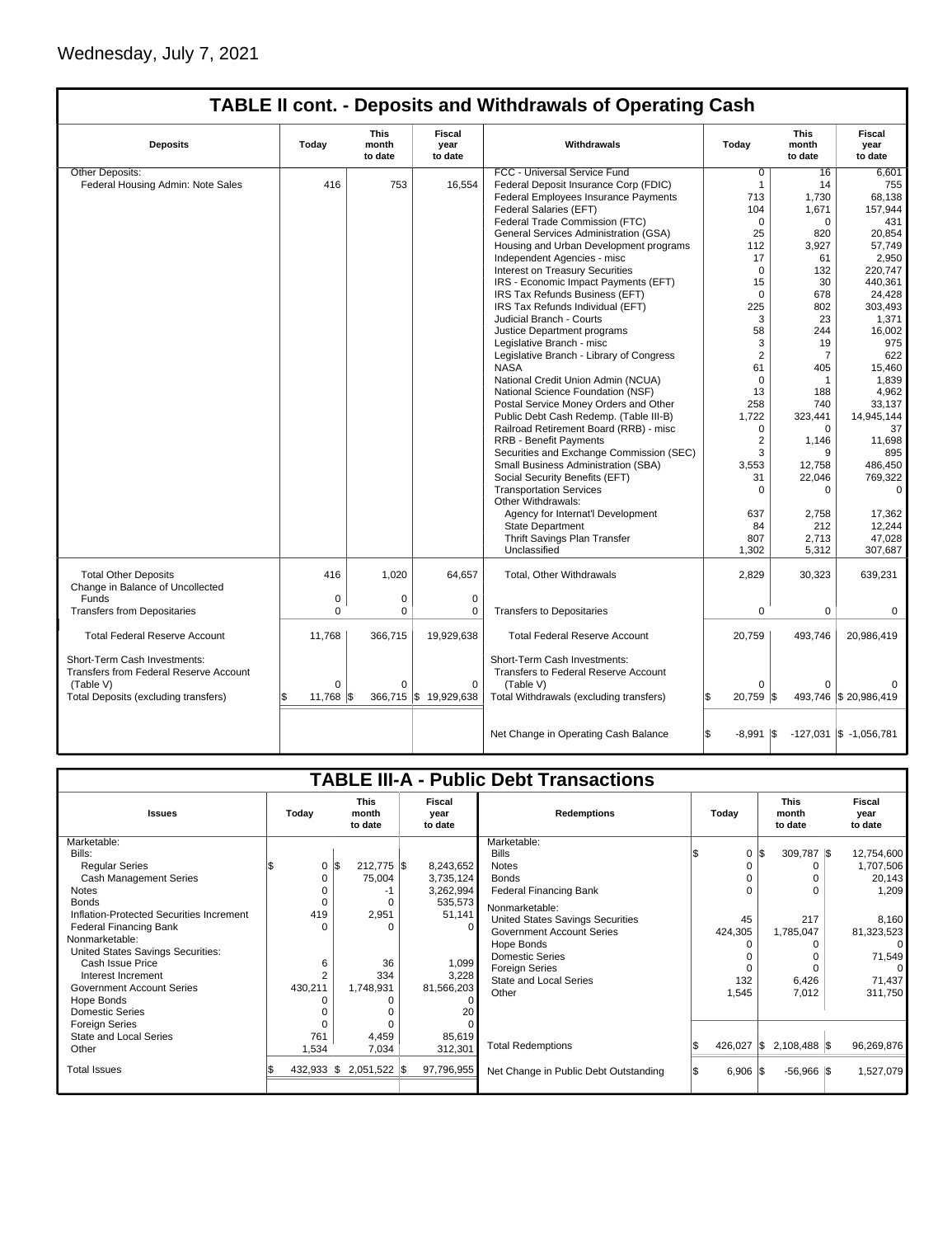| <b>TABLE III-B - Adjustment of Public Debt</b><br><b>Transactions to Cash Basis</b>                                                                                                                                                                                                                                                                                              |           |                                                                   |            |                                                            |                                                                                      |  |  |  |  |                                 |                           |
|----------------------------------------------------------------------------------------------------------------------------------------------------------------------------------------------------------------------------------------------------------------------------------------------------------------------------------------------------------------------------------|-----------|-------------------------------------------------------------------|------------|------------------------------------------------------------|--------------------------------------------------------------------------------------|--|--|--|--|---------------------------------|---------------------------|
| <b>Transactions</b>                                                                                                                                                                                                                                                                                                                                                              |           | Today                                                             |            |                                                            |                                                                                      |  |  |  |  | <b>This</b><br>month<br>to date | Fiscal<br>year<br>to date |
| Public Debt Cash Issues:<br>Public Debt Issues (Table III-A)<br>Premium on New Issues<br>Discount on New Issues:<br>Bills (-)<br>Bonds and Notes (-)<br>Federal Financing Bank (-)<br>Government Account Transactions (-)<br>Hope Bonds (-)<br>Interest Increment on United States<br>Savings Securities (-)<br>Inflation-Protected Securities Increment                         | l\$       | 432,933 \$<br>O<br>$\Omega$<br>U<br>O<br>430,211<br>n<br>2<br>419 |            | 0<br>38<br>$\Omega$<br>O<br>1,748,931<br>n<br>334<br>2.951 | 2,051,522 \$97,796,955<br>14,216<br>2,365<br>27,019<br>81,566,203<br>3,228<br>50,086 |  |  |  |  |                                 |                           |
| <b>Total Public Debt Cash Issues</b><br>Deposited in Federal Reserve Account<br><b>Public Debt Cash Redemptions:</b><br>Public Debt Redemptions (Table III-A)<br>Premium on Debt Buyback Operation<br>Discount on Debt Buyback Operation (-)<br>Federal Financing Bank (-)<br>Government Account Transactions (-)<br>Hope Bonds (-)<br><b>Total Public Debt Cash Redemptions</b> | \$<br>l\$ | 2,301<br>426,027<br>0<br>o<br>0<br>424,305<br>ი                   | l\$<br>I\$ | 2,108,488<br>0<br>o<br>o<br>1,785,047<br>ი                 | 299,268 \$16,162,270<br>\$96,269,876<br>1,209<br>81,323,523                          |  |  |  |  |                                 |                           |

| <b>TABLE III-C - Debt Subject to Limit</b>                                        |                           |                           |                           |                           |  |  |  |  |
|-----------------------------------------------------------------------------------|---------------------------|---------------------------|---------------------------|---------------------------|--|--|--|--|
|                                                                                   | Closing                   |                           | <b>Opening balance</b>    |                           |  |  |  |  |
| <b>Balance Transactions</b>                                                       | balance<br>today          | Today                     | <b>This</b><br>month      | Fiscal<br>year            |  |  |  |  |
| Debt Held by the Public<br>Intragovernmental Holdings<br><b>Total Public Debt</b> | \$22,306,771<br>6,165,699 | \$22,306,604<br>6,158,960 | \$22,329,823<br>6,199,613 | \$21,018,952<br>5,926,439 |  |  |  |  |
| Outstanding<br>Less: Debt Not<br>Subject to Limit:                                | 28,472,470                | 28,465,564                | 28,529,436                | 26,945,391                |  |  |  |  |
| Other Debt                                                                        | 478                       | 478                       | 478                       | 478                       |  |  |  |  |
| <b>Unamortized Discount</b>                                                       | 21.334                    | 21.346                    | 21,376                    | 17,271                    |  |  |  |  |
| <b>Federal Financing Bank</b>                                                     | 6,053                     | 6,053                     | 6,053                     | 7,262                     |  |  |  |  |
| Hope Bonds                                                                        | O                         | O                         | n                         | n                         |  |  |  |  |
| Plus: Other Debt Subject to Limit<br>Guaranteed Debt of                           |                           |                           |                           |                           |  |  |  |  |
| Government Agencies                                                               | $\Omega$                  | $\Omega$                  | $\Omega$                  | 0                         |  |  |  |  |
| <b>Total Public Debt</b><br>Subject to Limit                                      | \$28,444,605              | \$28,437,687              | \$28,501,528              | \$26,920,380              |  |  |  |  |
|                                                                                   |                           |                           |                           |                           |  |  |  |  |
| <b>Statutory Debt Limit</b>                                                       | SUSP-1                    | SUSP-1                    | SUSP-1                    | SUSP-1                    |  |  |  |  |
|                                                                                   |                           |                           |                           |                           |  |  |  |  |

| See Footnot |  |
|-------------|--|

| <b>TABLE IV - Federal Tax Deposits</b>                                                                                                                                                                                                        |                                                      |                                                        |                                                                      |  |  |  |  |
|-----------------------------------------------------------------------------------------------------------------------------------------------------------------------------------------------------------------------------------------------|------------------------------------------------------|--------------------------------------------------------|----------------------------------------------------------------------|--|--|--|--|
| Classification                                                                                                                                                                                                                                | Today                                                | <b>This</b><br>month<br>to date                        | <b>Fiscal</b><br>year<br>to date                                     |  |  |  |  |
| Withheld Income and Employment Taxes<br>Individual Income Taxes<br><b>Railroad Retirement Taxes</b><br><b>Excise Taxes</b><br><b>Corporation Income Taxes</b><br><b>Federal Unemployment Taxes</b><br>Estate and Gift Taxes & Misc IRS Rcpts. | l\$<br>$5,368$ \$<br>285<br>4<br>33<br>104<br>6<br>4 | $55,594$ \$<br>1,398<br>78<br>153<br>1,731<br>22<br>21 | 2,107,073<br>321,632<br>4,014<br>51,938<br>292,112<br>5,507<br>4,372 |  |  |  |  |
| Total                                                                                                                                                                                                                                         | \$<br>5,802                                          | 1\$<br>58,998                                          | l\$<br>2,786,648                                                     |  |  |  |  |
| Cash Federal Tax Deposits:<br>Direct<br><b>Through Depositaries</b>                                                                                                                                                                           | \$<br>$28$ $\sqrt{5}$<br>5,462                       | $154$ $\overline{\text{s}}$<br>54,678                  | 22,919<br>2,674,919                                                  |  |  |  |  |
| <b>Total Cash FTD's</b><br><b>Inter-agency Transfers</b>                                                                                                                                                                                      | \$<br>5,489<br>313                                   | 1\$<br>54,832<br>4,166                                 | 1\$<br>2,697,838<br>88,809                                           |  |  |  |  |
| Total                                                                                                                                                                                                                                         | \$<br>5,802                                          | 1\$<br>58,998                                          | 1\$<br>2,786,648                                                     |  |  |  |  |
|                                                                                                                                                                                                                                               |                                                      |                                                        |                                                                      |  |  |  |  |

|                                              |   |                           |     |          |          | טעט ו טעווענע |   |  |
|----------------------------------------------|---|---------------------------|-----|----------|----------|---------------|---|--|
| <b>TABLE V - Short-Term Cash Investments</b> |   |                           |     |          |          |               |   |  |
|                                              |   | <b>Type of Depositary</b> |     |          |          |               |   |  |
| <b>Balance Transactions</b>                  |   |                           |     |          |          | Total         |   |  |
|                                              | А |                           |     | в        | С        |               |   |  |
| Opening Balance Today<br>Deposits:           | S | 0                         | l\$ | 0        | 0<br>I\$ | IS            |   |  |
| <b>Transfers to Depositaries</b>             |   | O                         |     | $\Omega$ | O        |               |   |  |
| <b>Special Direct Investment</b>             |   | O                         |     | 0        | 0        |               |   |  |
| Term Investment                              |   | O                         |     | 0        | 0        |               |   |  |
| Repo Investment                              |   | O                         |     | $\Omega$ | O        |               |   |  |
| Withdrawals:                                 |   |                           |     |          |          |               |   |  |
| <b>Treasury Initiated</b>                    |   | O                         |     | $\Omega$ | O        |               |   |  |
| Depositary Initiated                         |   | O                         |     | 0        | 0        |               |   |  |
| <b>Special Direct Investment</b>             |   | O                         |     | $\Omega$ | 0        |               |   |  |
| <b>Term Investment</b>                       |   | O                         |     | $\Omega$ | 0        |               |   |  |
| Repo Investment                              |   | $\Omega$                  |     | $\Omega$ | 0        |               | O |  |
|                                              |   |                           |     |          |          |               |   |  |
| Closing Balance Today                        |   | $\Omega$                  | I\$ | 0        | I\$<br>0 | IS            |   |  |

| <b>TABLE VI - Income Tax Refunds Issued</b> |       |                                 |                           |  |  |  |  |  |
|---------------------------------------------|-------|---------------------------------|---------------------------|--|--|--|--|--|
| <b>Classification</b>                       | Todav | <b>This</b><br>month<br>to date | Fiscal<br>year<br>to date |  |  |  |  |  |
| IRS - Economic Impact Payments (Checks)     | 5     | 347                             | 83,630                    |  |  |  |  |  |
| IRS - Economic Impact Payments (EFT)        | 15    | 30                              | 440.361                   |  |  |  |  |  |
| IRS Tax Refunds Business (Checks)           | 9     | 852                             | 49,140                    |  |  |  |  |  |
| IRS Tax Refunds Business (EFT)              | 0     | 678                             | 24,428                    |  |  |  |  |  |
| IRS Tax Refunds Individual (Checks)         | 114   | 1.177                           | 52,404                    |  |  |  |  |  |
| IRS Tax Refunds Individual (EFT)            | 225   | 802                             | 303,493                   |  |  |  |  |  |

## **Daily Treasury Statement Footnotes:**

### **General Footnotes and Statements:**

This statement summarizes the United States Treasury's cash and debt operations for the Federal Government. Treasury's operating cash is maintained in an account at the Federal Reserve Bank of New York and in short-term cash investments. Treasury minimized and then suspended its short-term cash investment program beginning in November 2008, but anticipates investing again when market conditions warrant. Major information sources include: Federal Reserve Banks, Treasury Regional Financial Centers, Internal Revenue Service Centers, various electronic systems, and information on the Public Debt. Information is presented on a modified cash basis. Deposits are reflected as received and withdrawals are reflected as processed.SOURCE: Bureau of the Fiscal Service, Department of the Treasury. Note: The Daily Treasury Statement (DTS) is available by 4:00 p.m. the following business day on the Fiscal Service website https://fiscal.treasury.gov/reports-statements/dts/. For more information, call the Cash Reporting Branch at 202-874-9789.

### **TABLE III-A – Public Debt Transactions**

Stated at face value except for savings and retirement plan securities which are stated at current redemption value.